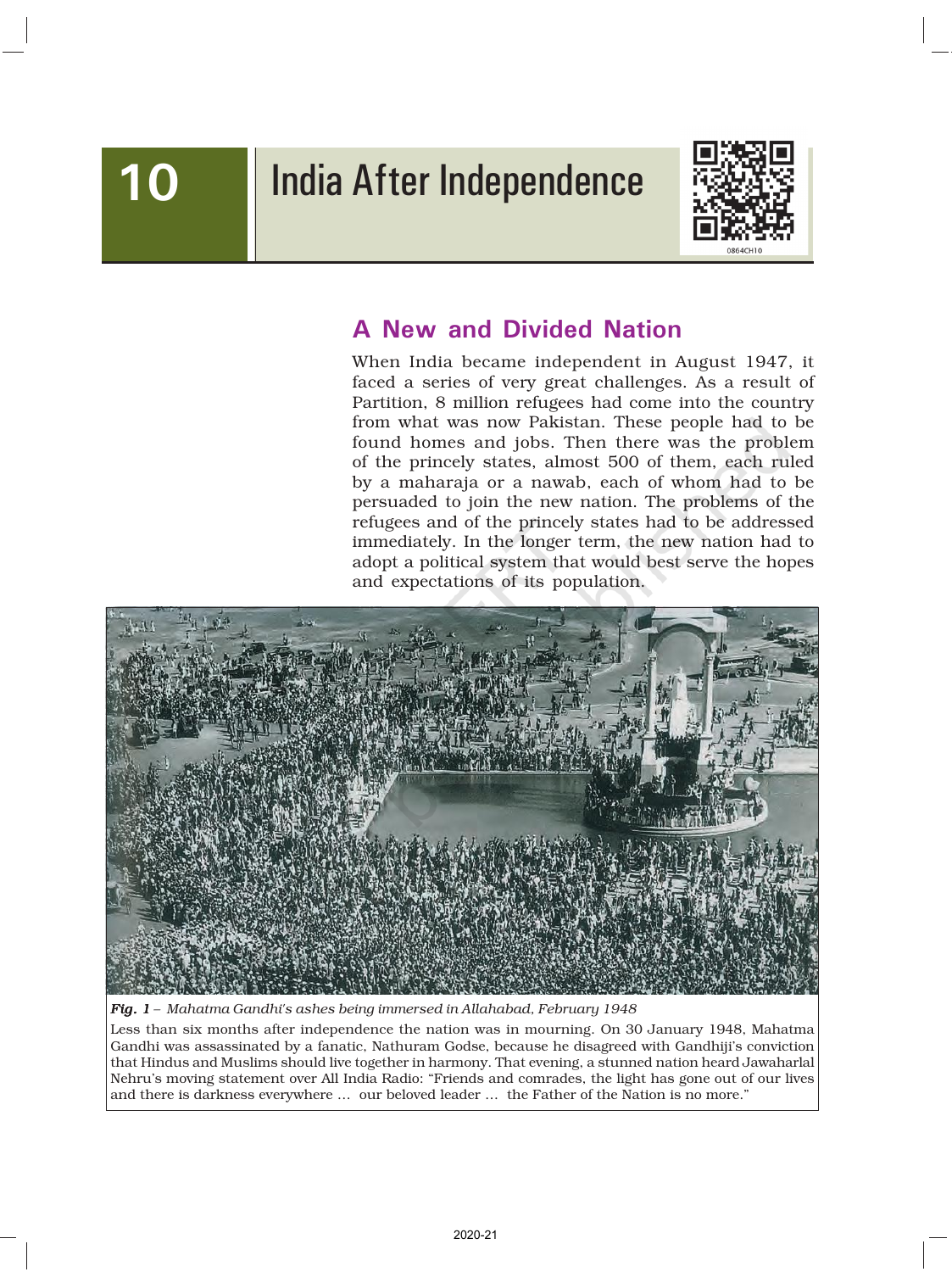India's population in 1947 was large, almost 345 million. It was also divided. There were divisions between high castes and low castes, between the majority Hindu community and Indians who practised other faiths. The citizens of this vast land spoke many different languages, wore many different kinds of dress, ate different kinds of food and practised different professions. How could they be made to live together in one nation-state?

To the problem of unity was added the problem of development. At Independence, the vast majority of Indians lived in the villages. Farmers and peasants depended on the monsoon for their survival. So did the non-farm sector of the rural economy, for if the crops failed, barbers, carpenters, weavers and other service groups would not get paid for their services either. In the cities, factory workers lived in crowded slums with little access to education or health care. Clearly, the new nation had to lift its masses out of poverty by increasing the productivity of agriculture and by promoting new, job-creating industries.

Unity and development had to go hand in hand. If the divisions between different sections of India were not healed, they could result in violent and costly conflicts – high castes fighting with low castes, Hindus with Muslims and so on. At the same time, if the fruits of economic development did not reach the broad masses of the population, it could create fresh divisions – for example, between the rich and the poor, between cities and the countryside, between regions of India that were prosperous and regions that lagged behind.

### A Constitution is Written

Between December 1946 and November 1949, some three hundred Indians had a series of meetings on the country's political future. The meetings of this "Constituent Assembly" were held in New Delhi, but the participants came from all over India, and from different political parties. These discussions resulted in the framing of the Indian Constitution, which came into effect on 26 January 1950.

One feature of the Constitution was its adoption of universal adult **franchise**. All Indians above the age of 21 would be allowed to vote in state and national elections. This was a revolutionary step – for never before had Indians been allowed to choose their own leaders. In other countries, such as the United Kingdom and

#### Activity  $\overline{\blacktriangleright}$

Imagine that you are a British administrator leaving India in 1947. You are writing a letter home where you discuss what is likely to happen to India without the British. What would be your views about the future of India?

Franchise – The right to vote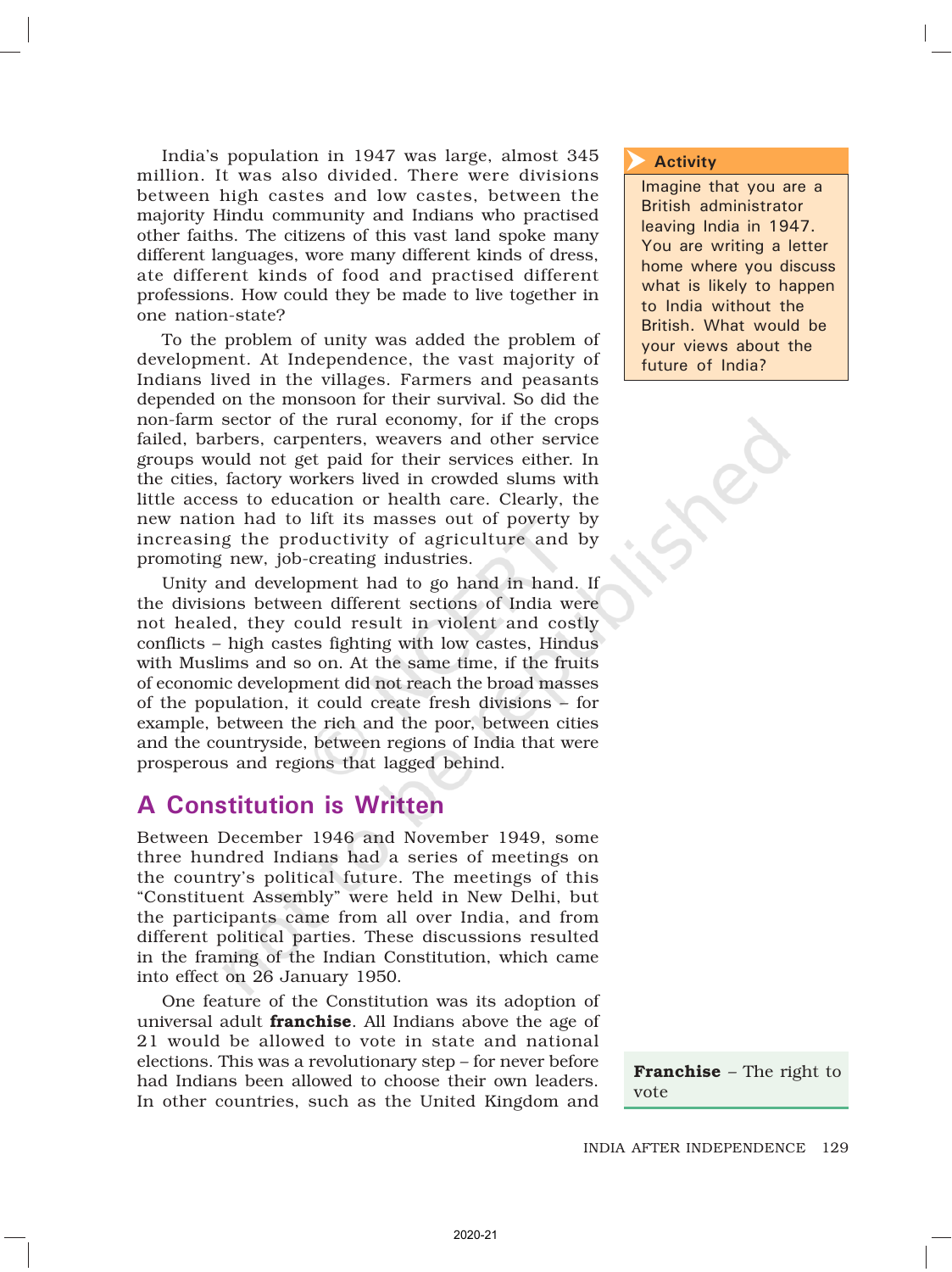

*Fig. 2 – Jawaharlal Nehru introducing the resolution that outlined the objectives of the Constitution*

the United States, this right had been granted in stages. First only men of property had the vote. Then men who were educated were also added on. Working-class men got the vote only after a long struggle. Finally, after a bitter struggle of their own, American and British women were granted the vote. On the other hand, soon after Independence, India chose to grant this right to all its citizens regardless of gender, class or education.

A second feature of the Constitution was that it guaranteed equality before the law to all citizens, regardless of their caste or religious affiliation. There were some Indians who wished that the political system of the new nation be based on Hindu ideals, and that India itself be run as a Hindu state. They pointed to the example of Pakistan, a country created explicitly to protect and further the interests of a particular religious community – the Muslims. However, the Indian Prime Minister, Jawaharlal Nehru, was of the opinion that India could not and must not become a "Hindu Pakistan".

Besides Muslims, India also had large populations of Sikhs and Christians, as well as many Parsis and Jains. Under the new Constitution, they would have the same rights as Hindus – the same opportunities when it came to seeking jobs in government or the private sector, the same rights before the law.

A third feature of the Constitution was that it offered special privileges for the poorest and most disadvantaged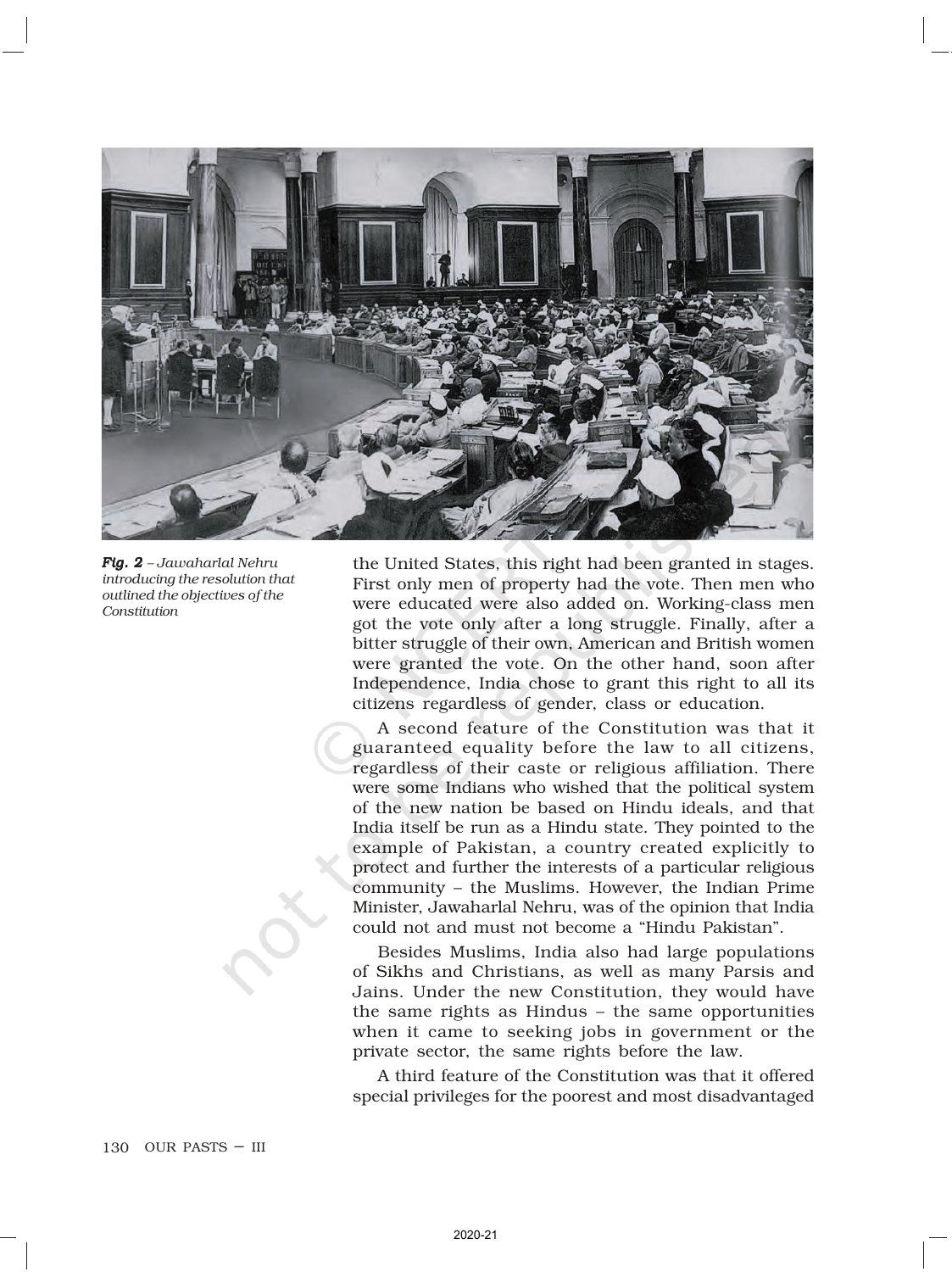Indians. The practice of untouchability, described as a "slur and a blot" on the "fair name of India", was abolished. Hindu temples, previously open to only the higher castes, were thrown open to all, including the former untouchables. After a long debate, the Constituent Assembly also recommended that a certain percentage of seats in legislatures as well as jobs in government be reserved for members of the lowest castes. It had been argued by some that Untouchable or as they were now known, Harijan, candidates did not have good enough grades to get into the prestigious Indian Administrative Service. But, as one member of the Constituent Assembly, H.J. Khandekar, argued, it was the upper castes who were responsible for the Harijans "being unfit today". Addressing his more privileged colleagues, Khandekar said:

We were suppressed for thousands of years. You engaged us in your service to serve your own ends and suppressed us to such an extent that neither our minds nor our bodies and nor even our hearts work, nor are we able to march forward.

Along with the former Untouchables, the *adivasis* or Scheduled Tribes were also granted reservation in seats and jobs. Like the Scheduled Castes, these Indians too had been deprived and discriminated against. The tribals had been deprived of modern health care and education, while their lands and forests had been taken away by more powerful outsiders. The new privileges granted them by the Constitution were meant to make amends for this.

The Constituent Assembly spent many days discussing the powers of the central government versus those of the state governments. Some members thought that the Centre's interests should be foremost. Only a strong Centre, it was argued, "would be in a position to think and plan for the well-being of the country as a whole". Other members felt that the provinces should have greater autonomy and freedom. A member from Mysore feared that under the present system "democracy is centred in Delhi and it is not allowed to work in the same sense and spirit in the rest of the country". A member from Madras insisted that

Source 1

### We must give them security and rights

Nehru wrote in a letter to the Chief Ministers of states:

> ... we have a Muslim minority who are so large in numbers that they cannot, even if they want, go anywhere else. That is a basic fact about which there can be no argument. Whatever the provocation from Pakistan and whatever the indignities and horrors inflicted on non-Muslims there, we have got to deal with this minority in a civilised manner. We must give them security and the rights of citizens in a democratic State.

#### **Activity**  $\blacktriangleright$

Imagine a conversation between a father and son in a Muslim family. After Partition, the son thinks it would be wiser for them to move to Pakistan while the father believes that they should continue to live in India. Taking information from the chapter so far (and Chapter 11), act out what each would say.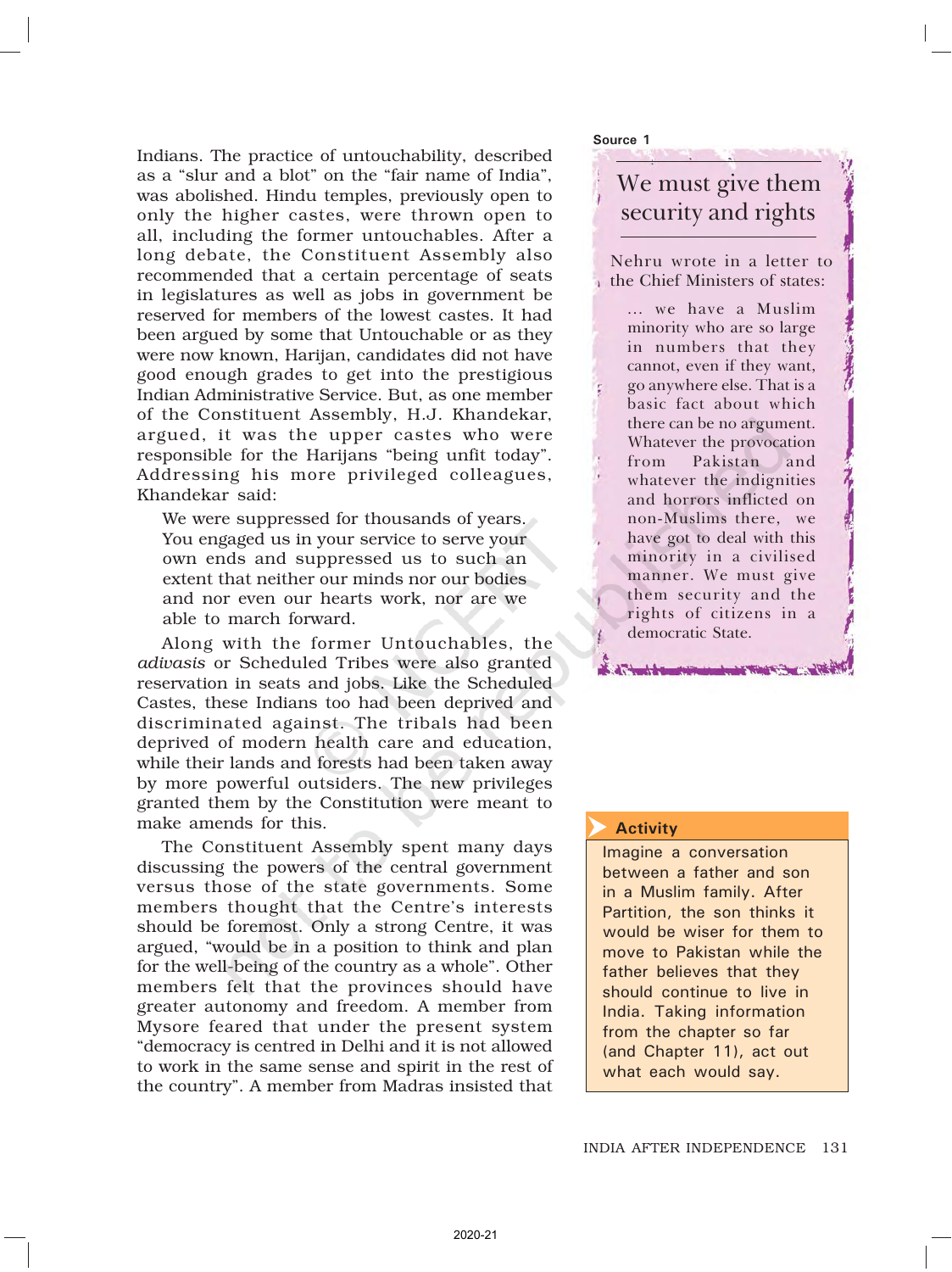

*Fig. 3 – Dr B.R. Ambedkar* Dr. B.R. Ambedkar (1891-1956), respectfully referred to as Babasaheb, belonged to a Marathi-speaking *dalit* family. A lawyer and economist, he is best known as a revered leader of the Dalits and the father of the Indian Constitution

**Activity**  $\overline{\blacktriangleright}$ 

> Discuss in your class, one advantage and one disadvantage today of the decision to keep English as a language of India.

"the initial responsibility for the well-being of the people of the provinces should rest with the Provincial Governments".

The Constitution sought to balance these competing claims by providing three lists of subjects: a Union List, with subjects such as taxes, defence and foreign affairs, which would be the exclusive responsibility of the Centre; a State List of subjects, such as education and health, which would be taken care of principally by the states; a Concurrent List, under which would come subjects such as forests and agriculture, in which the Centre and the states would have joint responsibility.

Another major debate in the

Constituent Assembly concerned language. Many members believed that the English language should leave India with the British rulers. Its place, they argued, should be taken by Hindi. However, those who did not speak Hindi were of a different opinion. Speaking in the Assembly, T.T. Krishnamachari conveyed "a warning on behalf of people of the South", some of whom threatened to separate from India if Hindi was imposed on them. A compromise was finally arrived at: namely, that while Hindi would be the "official language" of India, English would be used in the courts, the services, and communications between one state and another.

Many Indians contributed to the framing of the Constitution. But perhaps the most important role was played by Dr B.R. Ambedkar, who was Chairman of the Drafting Committee, and under whose supervision the document was finalised. In his final speech to the Constituent Assembly, Dr Ambedkar pointed out that political democracy had to be accompanied by economic and social democracy. Giving the right to vote would not automatically lead to the removal of other inequalities such as between rich and poor, or between upper and lower castes. With the new Constitution, he said, India was

going to enter into a life of contradictions. In politics we will have equality and in social and economic life we will have inequality. In politics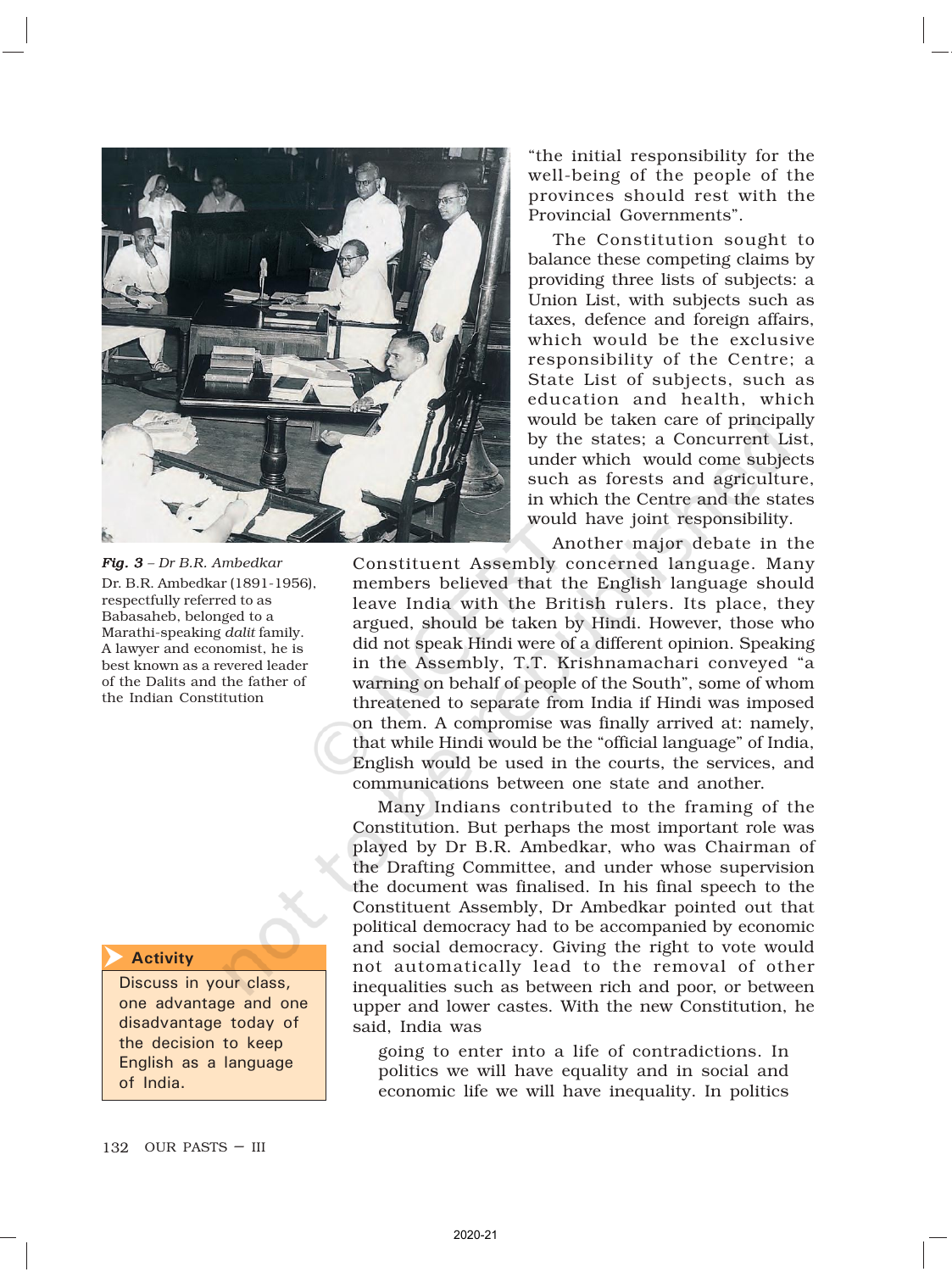we will be recognising the principle of one man one vote and one value. In our social and economic life, we shall, by reason of our social and economic structure, continue to deny the principle of one man one value.

### How were States to be Formed?

Back in the 1920s, the Indian National Congress – the main party of the freedom struggle – had promised that once the country won independence, each major linguistic group would have its own province. However, after independence the Congress did not take any steps to honour this promise. For India had been divided on the basis of religion: despite the wishes and efforts of Mahatma Gandhi, freedom had come not to one nation but to two. As a result of the partition of India, more than a million people had been killed in riots between Hindus and Muslims. Could the country afford further divisions on the basis of language?

Both Prime Minister Nehru and Deputy Prime Minister Vallabhbhai Patel were against the creation of linguistic states. After the Partition, Nehru said, "disruptionist tendencies had come to the fore"; to check them, the nation had to be strong and united. Or, as Patel put it:

... the first and last need of India at the present moment is that it should be made a nation … Everything which helps the growth of nationalism has to go forward and everything which throws obstacles in its way has to be rejected … We have applied this test to linguistic provinces also, and by this test, in our opinion [they] cannot be supported.

That the Congress leaders would now go back on their promise created great disappointment. The Kannada speakers, Malayalam speakers, the Marathi speakers, had all looked forward to having their own state. The strongest protests, however, came from the Telugu-speaking districts of what was the Madras Presidency. When Nehru went to campaign there during the general elections of 1952, he was met with black flags and slogans demanding "We want Andhra". In October of that year, a veteran Gandhian named Potti Sriramulu went on a hunger strike demanding the formation of Andhra state to protect the interests of Telugu speakers. As the fast went on, it attracted much support. *Hartals* and *bandhs* were observed in many towns.

Linguistic - Relating to language

*Fig. 4 – Potti Sriramulu, the Gandhian leader who died fasting for a separate state for Telugu speakers*



133 INDIA AFTER INDEPENDENCE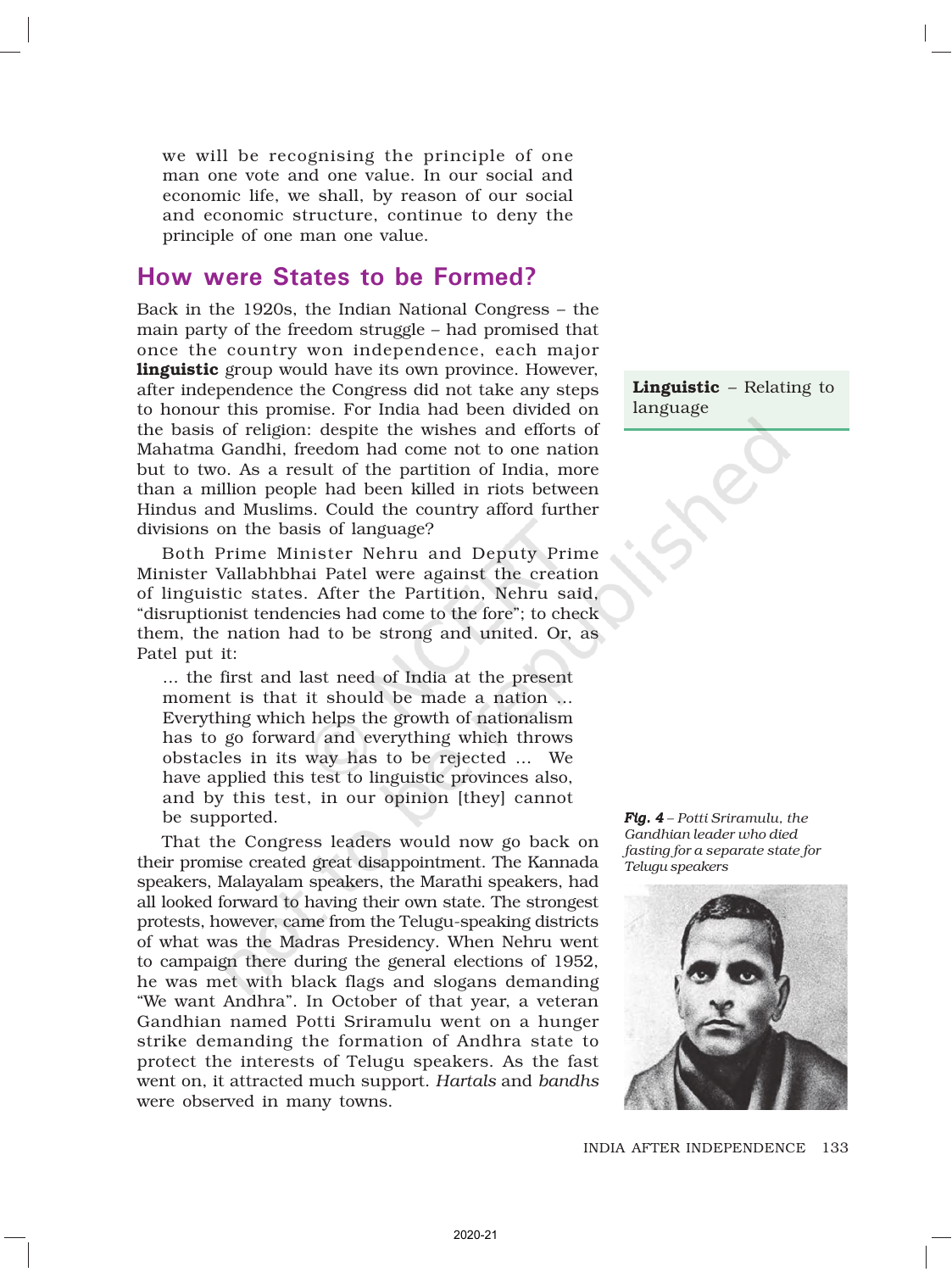On 15 December 1952, fifty-eight days into his fast, Potti Sriramulu died. As a newspaper put it, "the news of the passing away of Sriramulu engulfed entire Andhra in chaos". The protests were so widespread and intense that the central government was forced to give in to the demand. Thus, on 1 October 1953, the new state of Andhra came into being, which subsequently became Andhra Pradesh.

After the creation of Andhra, other linguistic communities also demanded their own separate states. A States Reorganisation Commission was set up, which submitted its report in 1956, recommending the redrawing of district and provincial boundaries to form compact provinces of Assamese, Bengali, Oriya, Tamil, Malayalam, Kannada and Telugu speakers respectively. The large Hindi-speaking region of north India was also to be broken up into several states. A little later, in 1960, the bilingual state of Bombay was divided into separate states for Marathi and Gujarati speakers. In 1966, the state of Punjab was also divided into Punjab and Haryana, the former for the Punjabi speakers (who were also mostly Sikhs), the latter for the rest (who spoke not Punjabi but versions of Haryanvi or Hindi).

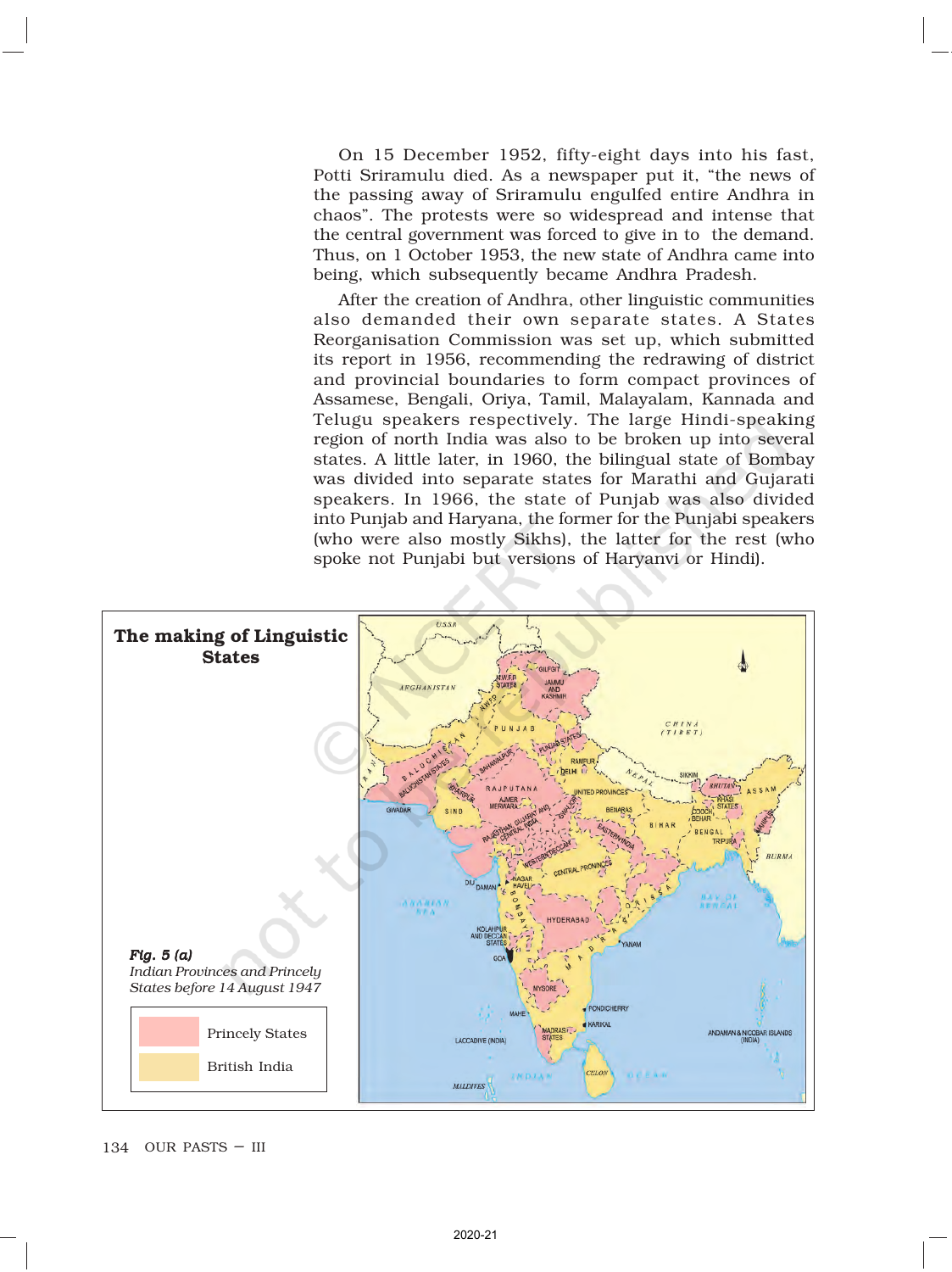

#### INDIA AFTER INDEPENDENCE 135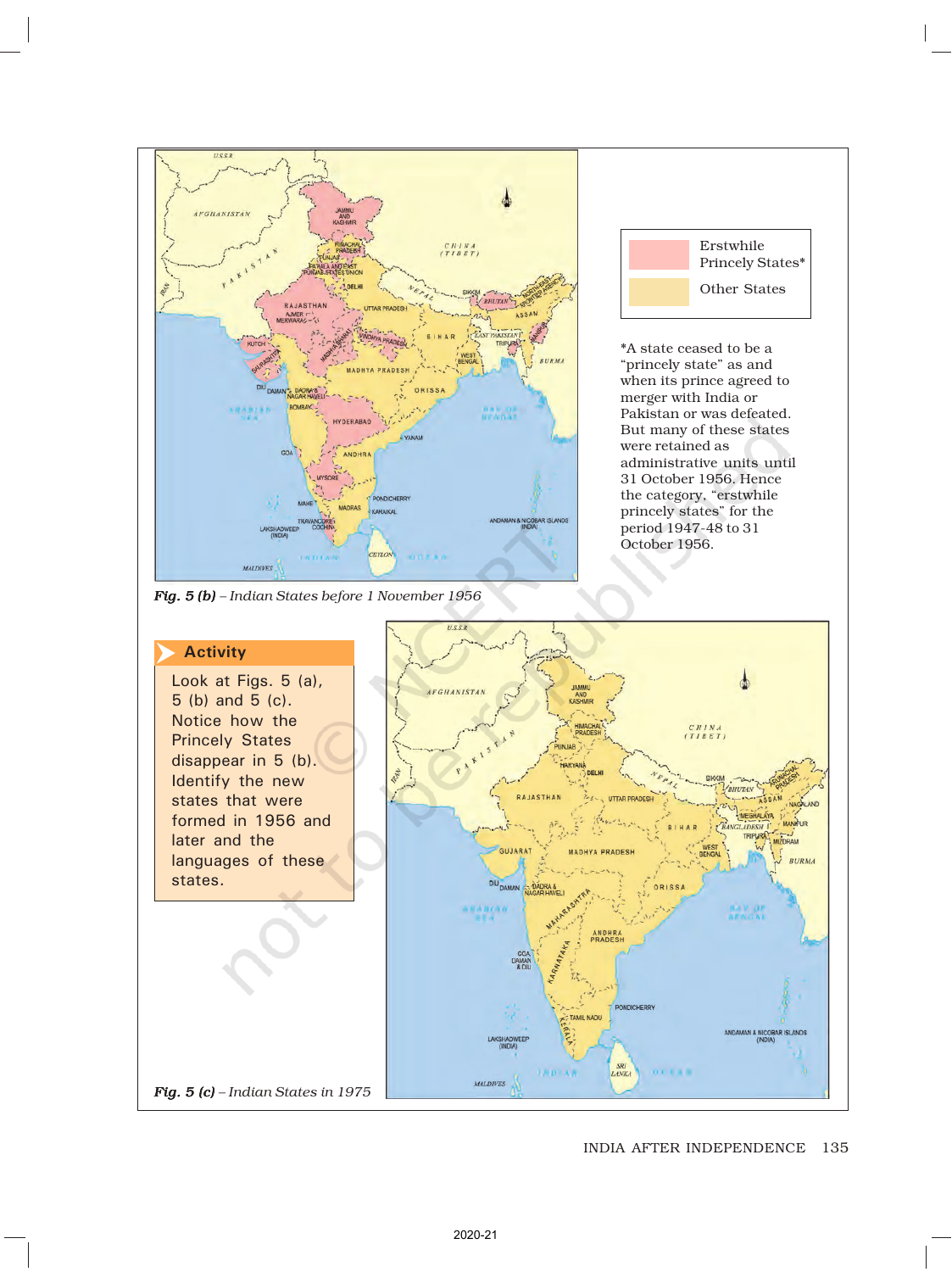*Fig. 6 – The bridge on the Mahanadi river constructed to control the flow of water*

Bridges and dams became the symbol of development in independent India.



State – Concerned with the government. (Note that used in this sense, the word does not refer to the different states which are found in a country.)

*Fig. 7 – Work going on at the Gandhi Sagar* bandh This was the first of the four dams built on the Chambal river in Madhya Pradesh. It was completed in 1960.

### Planning for Development

Lifting India and Indians out of poverty, and building a modern technical and industrial base were among the major objectives of the new nation. In 1950, the government set up a Planning Commission to help design and execute suitable policies for economic development. There was a broad agreement on what was called a "mixed economy" model. Here, both the **State** and the private sector would play important and complementary roles in increasing production and generating jobs. What, specifically, these roles were to be – which industries should be initiated by the state and which by the market, how to achieve a balance between the different regions and states – was to be defined by the Planning Commission.



In 1956, the Second Five Year Plan was formulated. This focused strongly on the development of heavy industries such as steel, and on the building of large dams. These sectors would be under the control of the State. This focus on heavy industry, and the effort at state regulation of the economy was to guide economic policy for the next few decades. This approach had many strong supporters, but also some vocal critics.

136 OUR PASTS – III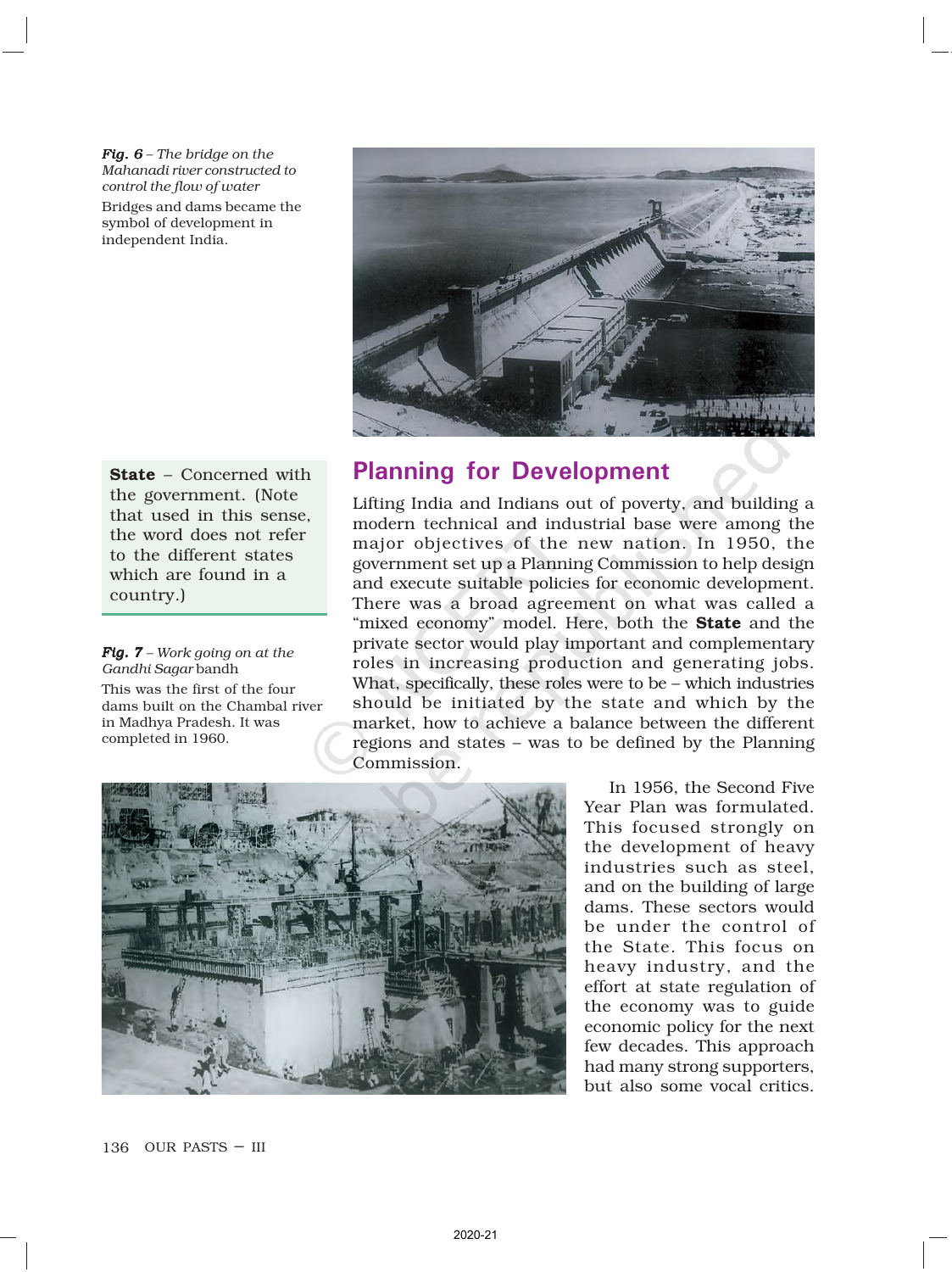Source 2

### Nehru on the Five Year Plans

Prime Minister Jawaharlal Nehru was a great supporter of the planning process. He explained the ideals and purposes of planning in a series of letters he wrote to the chief ministers of the different states. In a letter of 22 December 1952, he said that:

... behind the First Five Year Plan lies the conception of India's unity and of a mighty co-operative effort of all the peoples of India … We have to remember always that it is not merely the governmental machinery that counts in all this, but even more so the enthusiasm and co-operation of the people. Our people must have the sensation of partnership in a mighty enterprise, of being fellow-travellers towards the next goal that they and we have set before us. The Plan may be, and has to be, based on the calculations of economists, statisticians and the like, but figures and statistics, very important as they are, do not give life to the scheme. That breath of life comes in other ways, and it is for us now to make this Plan, which is enshrined in cold print, something living, vital and dynamic, which captures the imagination of the people.

#### *Fig. 8– Jawaharlal Nehru at the Bhilai Steel Plant*

The Bhilai steel plant was set up with the help of the former Soviet Union in 1959. Located in the backward rural area of Chhattisgarh, it came to be seen as an important sign of the development of modern India after Independence.

Some felt that it had put inadequate emphasis on agriculture. Others argued that it had neglected primary education. Still others believed that it had not taken account of the environmental implications of economic policies. As Mahatma Gandhi's follower Mira Behn wrote in 1949, by "science and machinery he [mankind] may get huge returns for a time, but ultimately will come desolation. We have got to study Nature's balance, and develop our lives within her laws, if we are to survive as a physically healthy and morally decent species."

and the first way to configurate the

#### **Activity**  $\overline{\blacktriangleright}$

Discuss in your class whether Mira Behn was right in her view that science and machinery would create problems for human beings. You may like to think about examples of the effects of industrial pollution and de-forestation on the world today.



137 INDIA AFTER INDEPENDENCE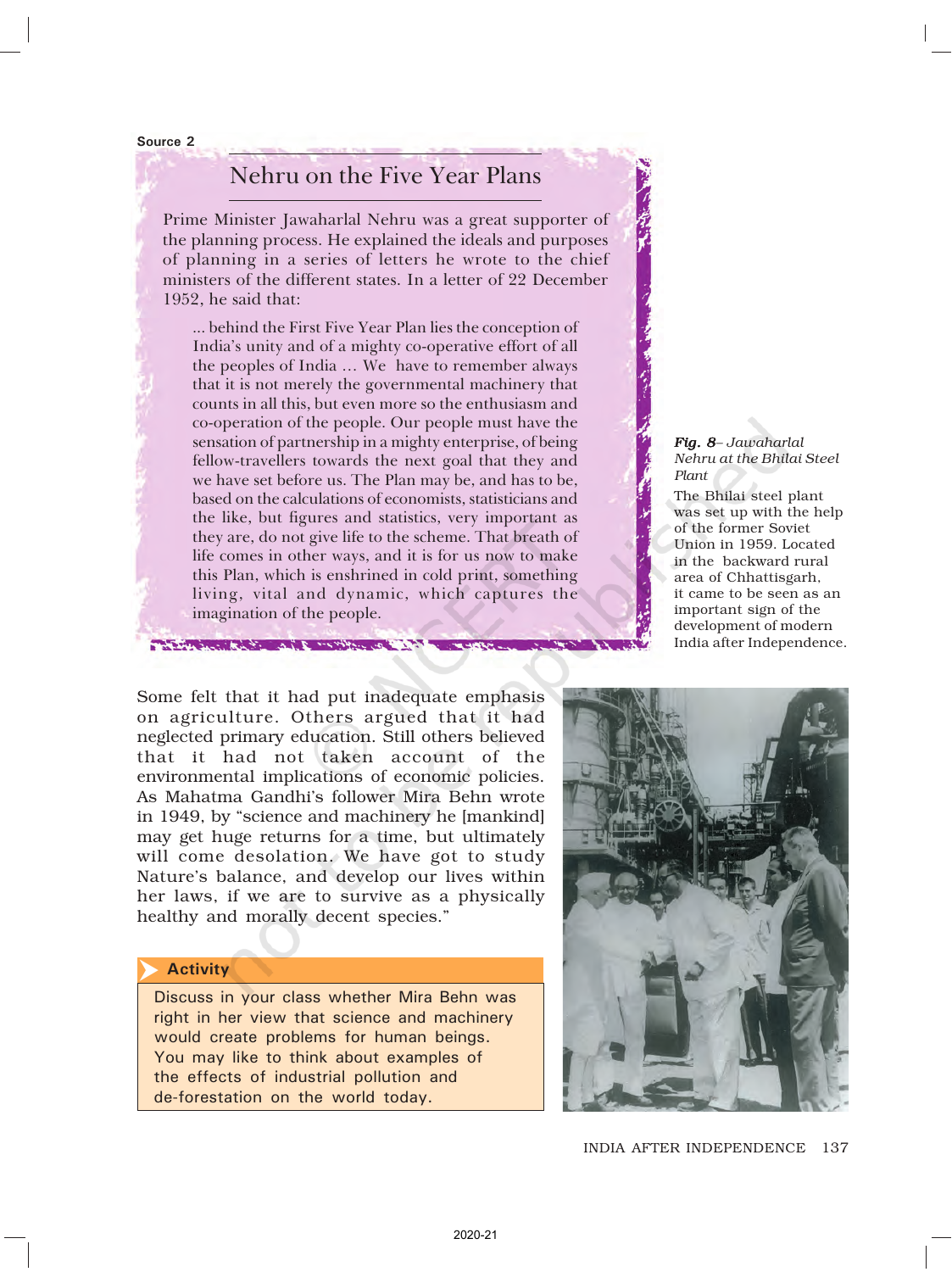### The search for an independent foreign policy

*Fig. 9 – Jawaharlal Nehru and Krishna Menon arriving at the United Nations* Krishna Menon led the Indian delegation to the UN between 1952 and 1962 and argued for a policy of non-alignment.



Over 29 newly independent states participated in this famous conference to discuss how Afro-Asian nations could continue to oppose colonialism and Western domination.



India gained freedom soon after the devastations of the Second World War. At that time a new international body – the United Nations – formed in 1945 was in its infancy. The 1950s and 1960s saw the emergence of the Cold War, that is, power rivalries and ideological conflicts between the USA and the USSR, with

both countries creating military alliances. This was also the period when colonial empires were collapsing and many countries were attaining independence. Prime Minister Jawaharlal Nehru, who was also the foreign minister of newly independent India, developed free India's foreign policy in this context. Non-alignment formed the bedrock of this foreign policy.

Led by statesmen from Egypt, Yugoslavia, Indonesia, Ghana and India, the non-aligned movement urged countries not to join either of the two major alliances. But this policy of staying away from alliances was not a matter of remaining "isolated" or "neutral". The former means remaining aloof from world affairs whereas non-aligned countries such as India played an active role in mediating between the American and Soviet alliances. They tried to prevent war - often taking a humanitarian and moral stand against war. However, for one reason or another, many non-aligned countries including India got involved in wars.

By the 1970s, a large number of countries had joined the non-aligned movement.

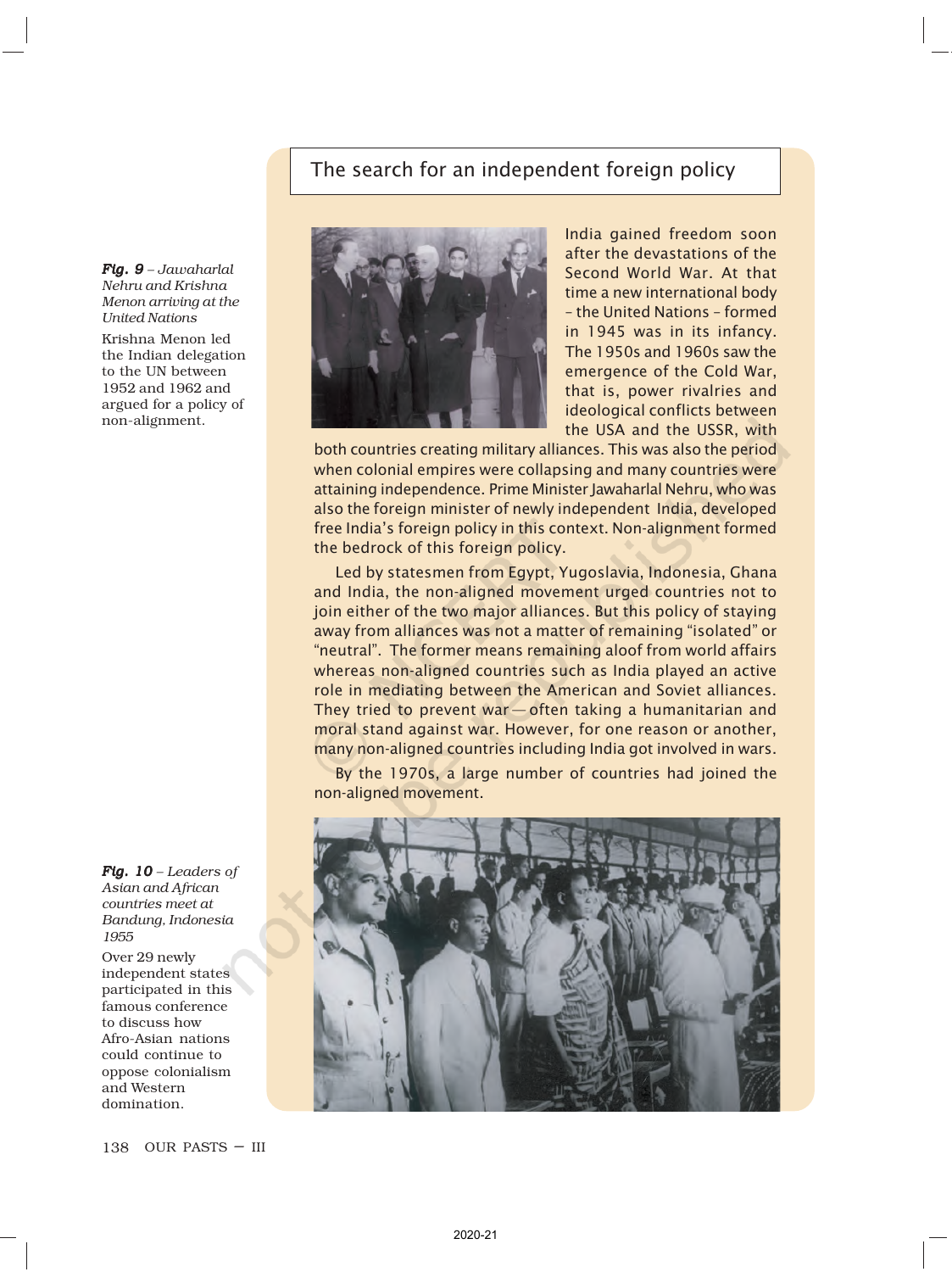### The Nation, Sixty Years On

On 15 August 2007, India celebrated sixty years of its existence as a free nation. How well has the country done in this time? And to what extent has it fulfilled the ideals set out in its Constitution?

That India is still united, and that it is still democratic, are achievements that we might justly be proud of. Many foreign observers had felt that India could not survive as a single country, that it would break up into many parts, with each region or linguistic group seeking to form a nation of its own. Others believed that it would come under military rule. However, as many as thirteen general elections have been held since Independence, as well as hundreds of state and local elections. There is a free press, as well as an independent judiciary. Finally, the fact that people speak different languages or practise different faiths has not come in the way of national unity.

On the other hand, deep divisions persist. Despite constitutional guarantees, the Untouchables or, as they are now referred to, the Dalits, face violence and discrimination. In many parts of rural India they are not allowed access to water sources, temples, parks and other public places. And despite the secular ideals enshrined in the Constitution, there have been clashes between different religious groups in many states. Above all, as many observers have noted, the gulf between the



rich and the poor has grown over the years. Some parts of India and some groups of Indians have benefited a great deal from economic development. They live in large houses and dine in expensive restaurants, send their children to expensive private schools and take expensive foreign holidays. At the same time many others continue to live below the poverty line. Housed in urban slums, or living in remote villages on lands that yield little, they cannot afford to send their children to school.

The Constitution recognises equality before the law, but in real life some Indians are more equal than others. Judged by the standards it set itself at Independence, the Republic of India has not been a great success. But it has not been a failure either.

*Fig. 11 11 – Dharavi in Bombay is one of the world's largest slums* Notice the high-rise buildings in the background.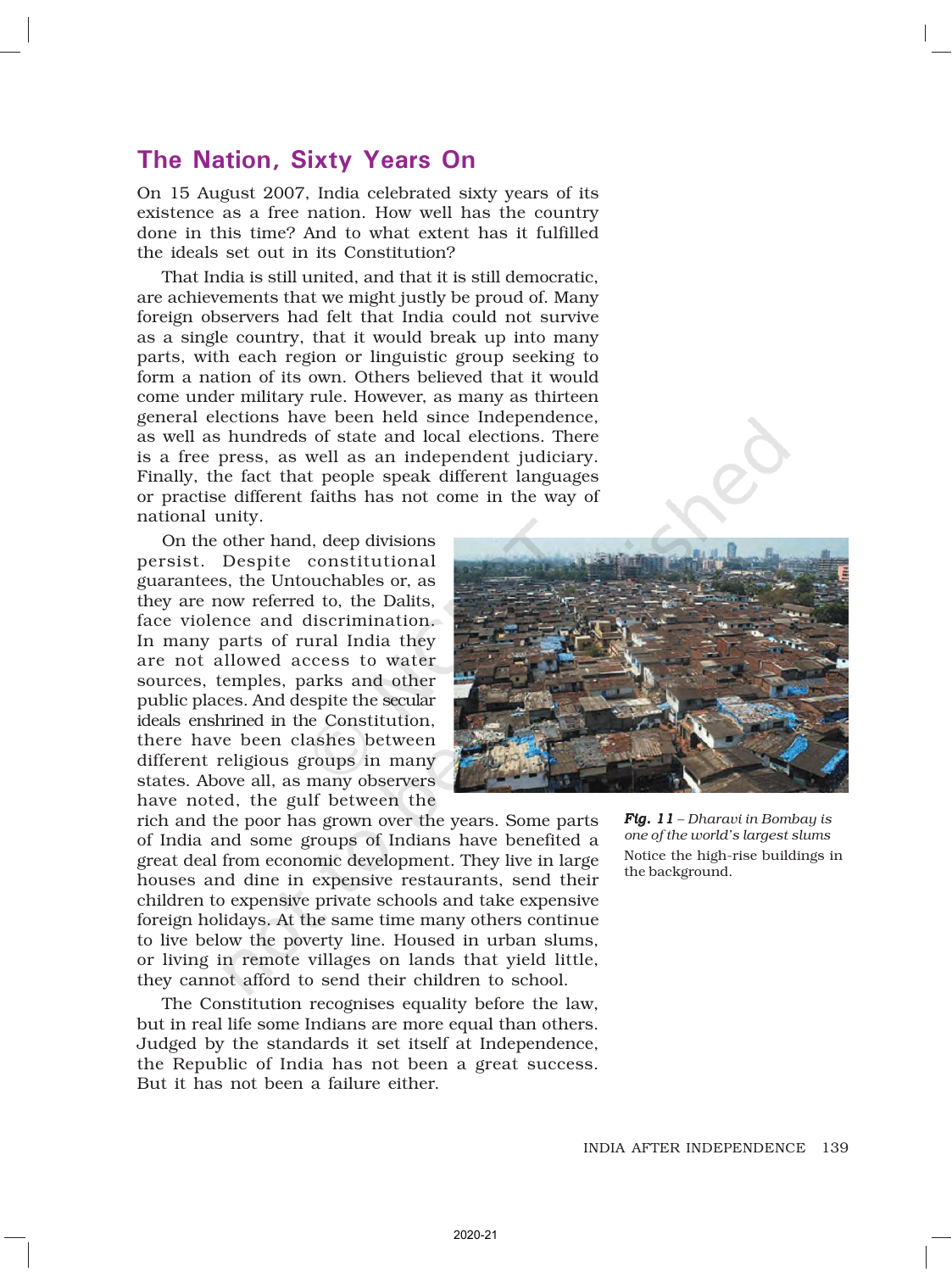### ELSEWHERE

### What happened in Sri Lanka

In 1956, the year the states of India were reorganised on the basis of language, the Parliament of Sri Lanka (then Ceylon) introduced an Act recognising Sinhala as the sole official language of the country. This made Sinhala the medium of instruction in all state schools and colleges, in public examinations, and in the courts. The new Act was opposed by the Tamil-speaking minority who lived in the north of the island. "When you deny me my language," said one Tamil MP, "you deny me everything." "You are hoping for a divided Ceylon," warned another, adding: "Do not fear, I assure you [that you] will have a divided Ceylon." An Opposition member, himself Sinhala speaking, predicted that if the government did not change its mind and insisted on the Act being passed, "two torn little bleeding states might yet arise out of one little state".



*Fig. 12 Fig. – Gun-carrying Tamil militant – a symbol of the civil war in Sri Lanka*

For several decades now, a civil war has raged in Sri Lanka, whose roots lie in the imposition of the Sinhala language on the Tamil-speaking minority. And another South Asian country, Pakistan, was divided into two when the Bengali speakers of the east felt that their language was being suppressed. By contrast, India has managed to survive as a single nation, in part because the many regional languages were given freedom to flourish. Had Hindi been imposed on South India, in the way that Urdu was imposed on East Pakistan or Sinhala on northern Sri Lanka, India too might have seen civil war and fragmentation. Contrary to the fears of Jawahalal

Nehru and Sardar Patel, linguistic states have not threatened the unity of India. Rather, they have deepened this unity. Once the fear of one's language being suppressed has gone, the different linguistic groups have been content to live as part of the larger nation called India.

Let's imagine

You are witness to an argument between an adivasi and a person who is opposed to the reservation of seats and jobs. What might be the arguments you heard each of them put forward? Act out the conversation.

# Let's recall

- Name three problems that the newly independent nation of India faced.
- 2. What was the role of the Planning Commission?
- 3. Fill in the blanks:
	- (a) Subjects that were placed on the Union List were \_\_\_\_\_\_\_\_, \_\_\_\_\_\_\_\_\_\_ and \_\_\_\_\_\_\_\_\_.
	- (b) Subjects on the Concurrent List were \_\_\_\_\_\_\_\_\_ and \_\_\_\_\_\_\_\_\_.

140 OUR PASTS – III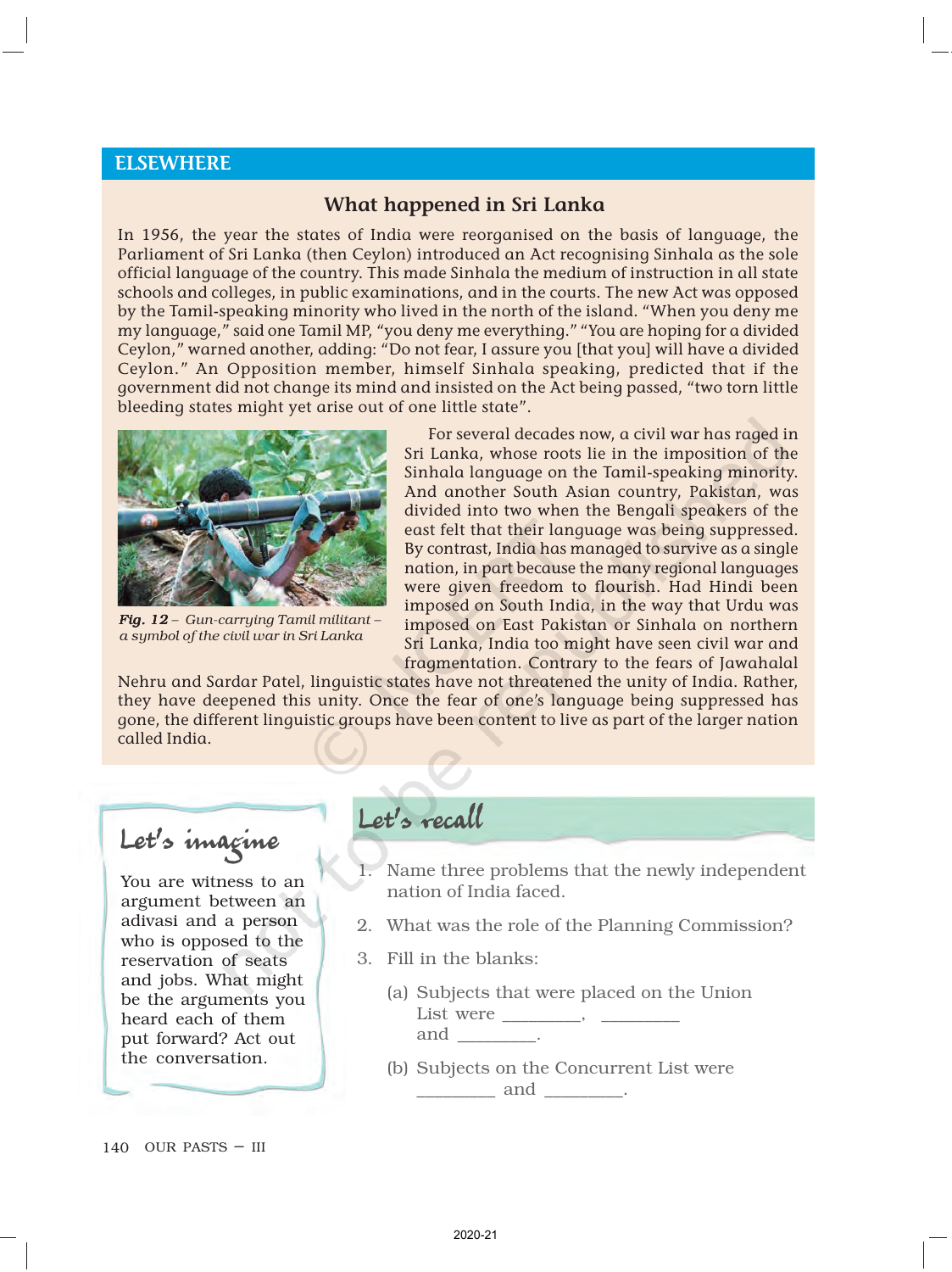- (c) Economic planning by which both the state and the private sector played a role in development was called a \_\_\_\_\_\_\_\_ model.
- (d) The death of sparked off such violent protests that the government was forced to give in to the demand for the linguistic state of Andhra.
- 4. State whether true or false:
	- (a) At independence, the majority of Indians lived in villages.
	- (b) The Constituent Assembly was made up of members of the Congress party.
	- (c) In the first national election, only men were allowed to vote.
	- (d) The Second Five Year Plan focused on the development of heavy industry.

# Let's discuss

- 5. What did Dr Ambedkar mean when he said that "In politics we will have equality, and in social and economic life we will have inequality"?
- 6. After Independence, why was there a reluctance to divide the country on linguistic lines?
- 7. Give one reason why English continued to be used in India after Independence.
- 8. How was the economic development of India visualised in the early decades after Independence?

# Let's do

- 9. Who was Mira Behn? Find out more about her life and her ideas.
- 10. Find out more about the language divisions in Pakistan that led to the creation of the new nation of Bangladesh. How did Bangladesh achieve independence from Pakistan?